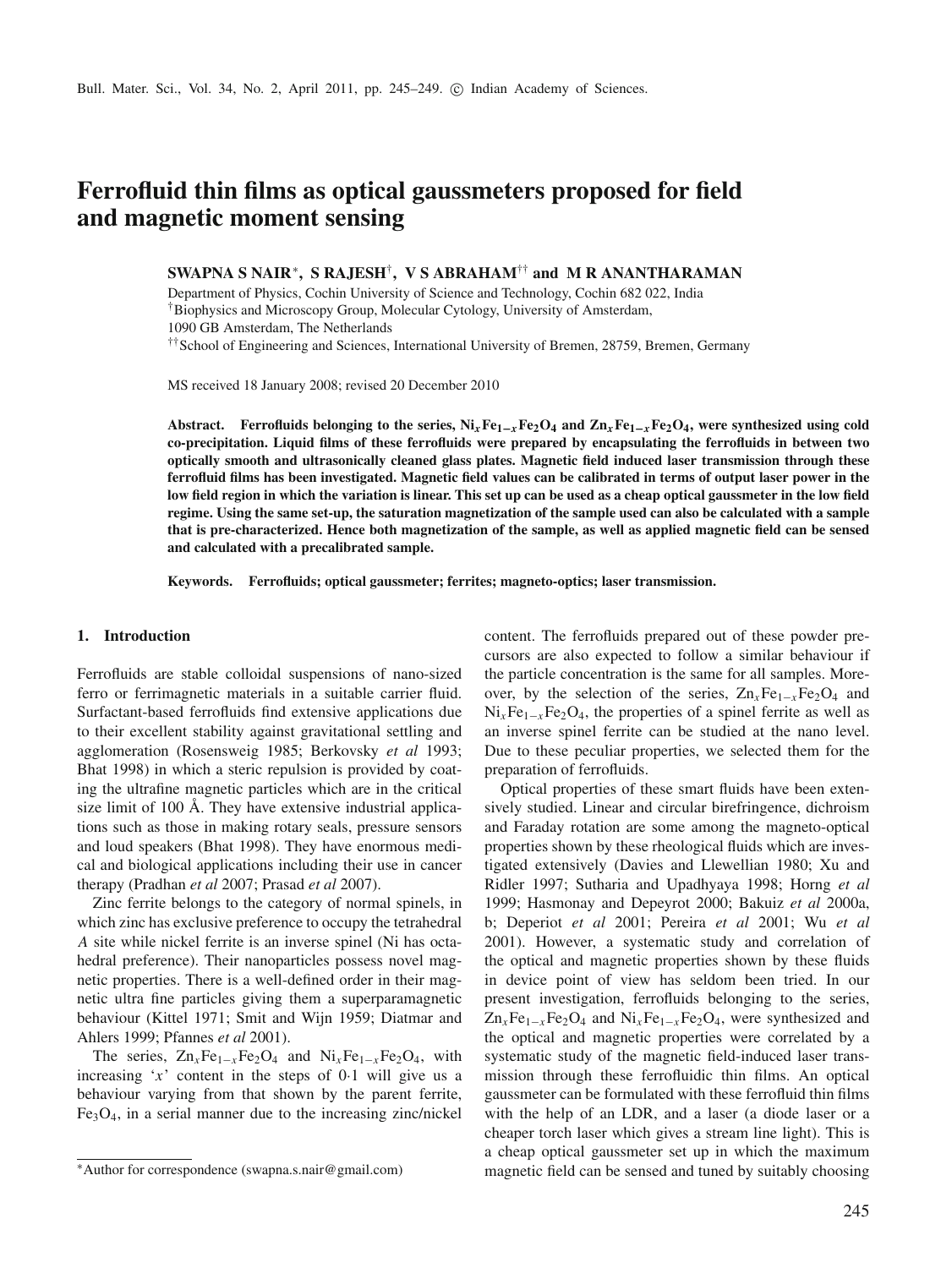different ferrofluid film samples with varying saturation magnetization values. Using the same set up, the saturation magnetization of the sample used can also be calculated with a ferrofluid film that is precalibrated.

#### **2. Experimental**

### 2.1 *Preparation of magnetic fine particles*

Fine particles of  $\text{Ni}_x\text{Fe}_{1-x}\text{Fe}_2\text{O}_4$  (Zn<sub>*x*</sub>Fe<sub>1−*x*</sub>Fe<sub>2</sub>O<sub>4</sub>) for the preparation of the ferrofluids were synthesized by the cold co-precipitation of the compounds  $Niso_4$  7H<sub>2</sub>O(ZnSO<sub>4</sub> 7H<sub>2</sub>O), FeSO<sub>4</sub> 7H<sub>2</sub>O and FeCl<sub>3</sub> in the molar ratio of  $(1-x)$ M, *x*M and 2M and coprecipitation is carried out in an alkaline medium with a pH around 10·5 ensuring the lowest possible particle size using  $8$  N ammonium hydroxide (NH<sub>4</sub>OH) and the precipitate is washed thoroughly with distilled water and finally with acetone to remove the excess NH4OH. The obtained precipitate was dried and powdered.

# 2.2 *Reduction of particle size*

The particle size was reduced by high energy ball milling (HEBM). For the preparation of ultra fine particles, FRITSCH PULVERISETTE 7 PLANETARY MICRO MILL was employed. In this, 800 rotations per minute was achieved and hence the momentum imparted to the particles was very high. The ball to powder ratio was maintained at 1:8 to ensure a high momentum imparted to these fine particles. Therefore, the required size reduction was achieved within 2 or 3 h. This results in excellent grinding performance at considerably shorter grinding times.

#### 2.3 *Ferrofluid preparation*

Ferrofluids were prepared by milling the powder samples prepared by cold co-precipitation with the surfactant oleic acid, which provided the necessary steric repulsion by the polar ends of the molecule and thus preventing the agglomeration of the fine particles and finally milling the samples for 3 h with kerosene to have a uniform stable dispersion with a reduced particle size. The samples were centrifuged well to remove the sedimented particles and placed in an ultrasonic vibrator to enhance Brownian motion, which in turn provided stability to the ferrofluid. The ratio of oleic acid, kerosene and the fine particles of nickel iron ferrite were optimized.

#### 2.4 *Ferrofluid thin film preparation*

The ferrofluid thin films belong to the series Ni<sub>x</sub>Fe<sub>1−*x*</sub>Fe<sub>2</sub>O<sub>4</sub>  $(Zn_xFe_{1-x}Fe_2O_4)$  and were prepared by sandwiching and encapsulating  $2 \text{ mm}^3$  of ferrofluid in between two optically smooth and ultrasonically cleaned glass plates.

1.Laser 2. Detector 3. Sample N 1 3  $\overline{\mathcal{L}}$ S

**Figure 1.** Construction of an optical Gaussmeter using ferrofluid

#### 2.5 *Set up for optical gaussmeter*

films.

The ferrofluid film sample was suspended in between the poles of a powerful electromagnet, which can go up to 1·5 T with water circulation for cooling the coil.

The film was suspended in such a way that it was always parallel to the magnetic field. A low power laser or searchlight, which had low beam divergence, was allowed to pass through the ferrofluid film samples normally. The transmitted output light was focussed on a light detector, which may be an LDR, and the resistance was measured in each applied magnetic field values (figure 1).

#### **3. Results and discussion**

As the ferrofluid liquid film restricts the motion of particles in a plane, application of a magnetic field increases structural anisotropy of these particles and agglomeration starts at a very low magnetic field and the particles self assemble themselves in the presence of applied magnetic field, yielding long chains and this process gets saturated at higher fields giving rise to a two-dimensional quasi-continuous grating. This is an example of field-induced assembling of nanomaterials. The chain formation saturates in higher fields giving thin long chains of varying thickness leading to optical anisotropy, which contributes to the optical birefringence.

At zero magnetic fields, surfactant coated ferrofluids show almost zero birefringence. Birefringence effects in any colloidal suspension may originate from the intrinsic optical anisotropy or the shape anisotropy of the fine magnetic particles. However, it is reported from electron microscopic observations that the shape anisotropy of the fine particles arising from the nonspherical nature of particles is very small in ferrofluids in comparison with the large optical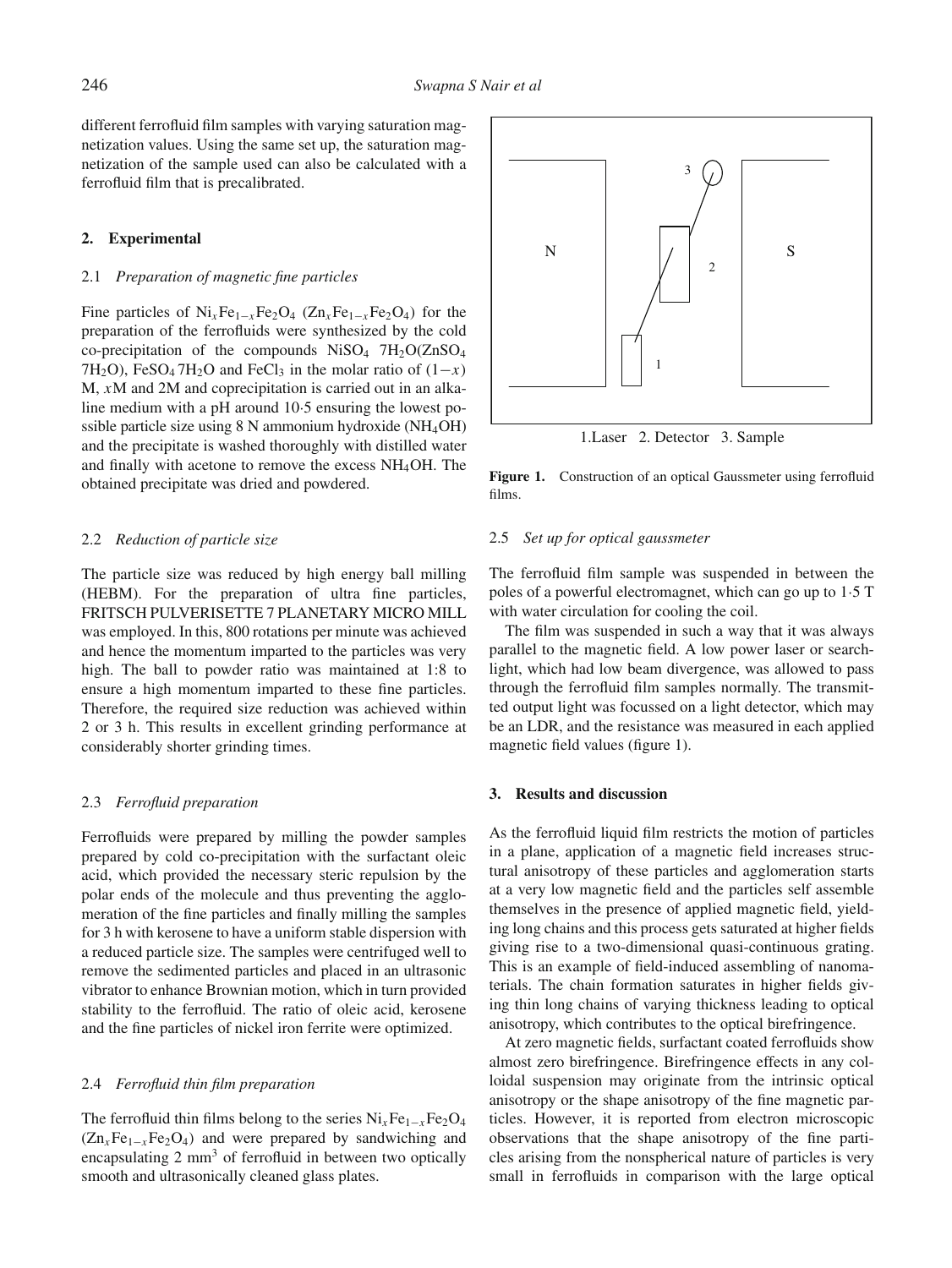anisotropy created in the chain formation in presence of the applied magnetic field. So we are getting almost zero birefringent signals in zero applied fields for these surfactant coated ferrofluids.

The optical properties of ferrofluids can be theoretically calculated by evaluating the orientational tensor  $S_{ik}$  =  $(3/2)$  { <  $n_i$   $n_k$  >  $-1/3\delta_{ik}$ } (Wu *et al* 2001). In the transverse magneto-optical effects, optical data is proportional to the square of the applied magnetic field as the eigenmodes are plane polarized waves. By processing the magneto-optical data at low field values, it can be found out that only the Zeeman energy term ( $E_z = -\mu H \cos \theta$ ) is included in calculation of  $\langle \cos^2 \theta \rangle$  and so in the weak field approximation we get all the magneto-optical effects going linearly with  $H<sup>2</sup>$ . Hence, in the magneto-transverse mode, a plot of optical transmission versus square of the magnetic field can yield a linear variation in low magnetic fields.

When light is transmitted through these ferrofluid films in the presence of the applied field, ultra fine magnetic particles suspended inside the medium will start to form tiny clusters which grow in size and assemble themselves along the magnetic field direction to form complete chains. Due to the chain formation the light gets scattered and the scattered light intensity increases with the applied field due to the increase in cluster formation. So as in the weak field approximation, we get almost a linear variation for output intensity with  $H^2$ . But as the cluster formation saturates in higher fields, output transmitted light intensity also tends to a constant value.

This phenomenon of the diffraction of light can be explained by treating the film in the presence of the field as a system of thin wires with variable thickness and spacing in between them due to the small magnetic field gradient away from the centre of the electromagnet. Then the different orders of the diffracted beam overlaps and we get a streak of light as we get diffracted from a thick wire.

Here, as there are a lot of thin wires of irregular thickness inside the film in the presence of a magnetic field, the situation is similar to the case of ' $\theta$ ' the angle of diffraction becomes very large and thus we get a continuous streak of light as in the case of a thin wire.

In the laser transmission studies, we have employed 3 mW laser (Diode laser-Red). Also the spot diameter on the ferrofluid film is of the order of 2–3 mm. Thus heating and drying up of the ferrofluid samples upon laser transmission can be minimized and so the output optical power is made time independent.

# 3.1 *Calibration of magnetic field in terms of optical power output*

It is observed that the diffracted light intensity increases with the field due to increase in the cluster formation. This in turn will reduce the central spot intensity. As the field increases, the central spot intensity decreases in a linear manner and

then attains a constant value to the saturation of the cluster formation (Horng *et al* 2001). This is the saturation field  $H<sub>s</sub>$  for that particular sample. After that the output intensity remains steady. Here the linear low field part in normalized power vs square of the applied field can be employed for magnetic field sensing for a particular sample. The normalized intensity vs applied magnetic field is plotted for the ferrofluid liquid thin films corresponding to  $x = 0.1 - 0.6$  in steps of 0·1 in the series  $Zn_xFe_{1-x}Fe_2O_4$  and  $Ni_xFe_{1-x}Fe_2O_4$ and the representative figure is depicted as figure 2. The exact dependence on the magnetic field is determined by curve fitting, which yields a value of  $H^{2.2}$  for all the samples.



**Figure 2.** Magnetic field<sup>2</sup> vs output power of  $\text{Ni}_{0.1}\text{Fe}_{0.9}\text{Fe}_{2}\text{O}_{4}$ .



**Figure 3.** Composition vs saturating field<sup>2</sup> in Ni<sub>x</sub>Fe<sub>1−*x*</sub>Fe<sub>2</sub>O<sub>4</sub>.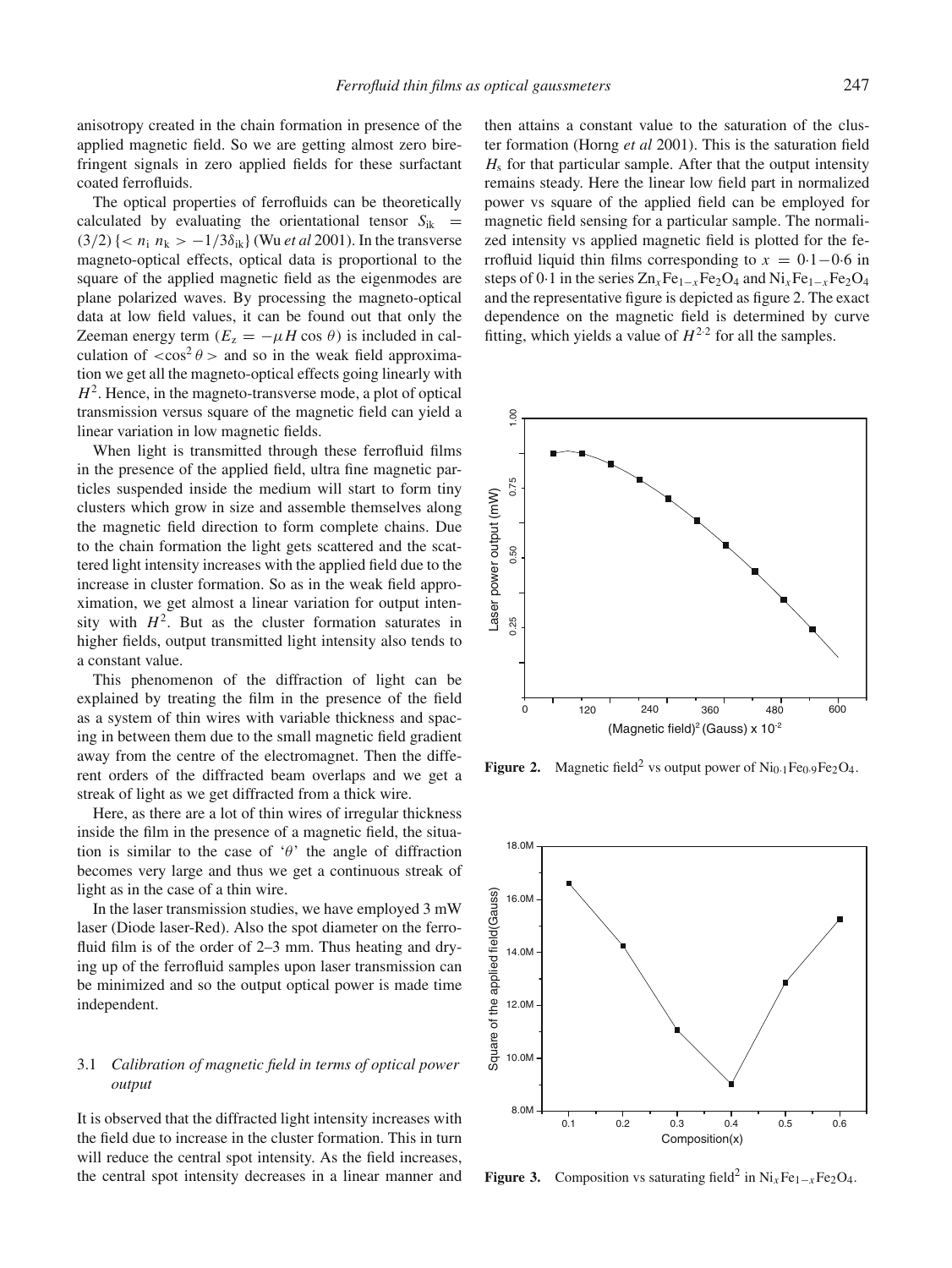The linear graph can be employed for the determination of the square of the magnetic field and thereby the magnetic field strength and the magnetic field can be thus calibrated in terms of optical output power. This set up is quite cheap with an LDR (Photodiode), a pointer laser and ferrofluid film. The most important application of this is in the magneto-optical applications where we have to simultaneously measure the magnetic field with the optical signal outputs normally. A more detailed investigation of the results have been provided in earlier publications (Abraham *et al* 2004; Swapna Nair *et al* 2006).



**Figure 4.** Composition vs saturation magnetization in  $Ni<sub>x</sub>Fe<sub>1-x</sub>Fe<sub>2</sub>O<sub>4</sub>.$ 



**Figure 5.** Composition vs saturation magnetization in  $Zn_xFe_{1-x}Fe_2O_4$ .



Figure 6. Composition vs saturation magnetization in  $Zn_xFe_{1-x}Fe_2O_4$ .

#### 3.2 *Calibration of saturation magnetization of samples*

All the magneto-optical effects are functions of their particle size and magnetization. Hence it is thought to calibrate the magneto-optical signals for any ferrofluid system in terms of a reference system whose magnetization is pre-characterized. Here in our system, ferrofluids belonging to the series  $Ni<sub>x</sub>Fe<sub>1-x</sub>Fe<sub>2</sub>O<sub>4</sub>$  and  $Zn<sub>x</sub>Fe<sub>1-x</sub>Fe<sub>2</sub>O<sub>4</sub>$  were investigated by the magnetic field assisted laser transmission studies for the correlation of their magnetic and magneto-optical transmission signal. Here it can be understood from figures 3 and 4 that the saturation value of magnetization is clearly a function of the saturation value for the optical signal for normalized particle volume. The same investigation is repeated for the  $Zn_xFe_{1-x}Fe_2O_4$  based ferrofluid thin film systems and a similar trend is observed (figures 5 and 6).

Hence the measurement of saturation magnetization/ magnetic moment (indirect) of the samples which can only be directly measured using sophisticated and costly techniques like vibrating sample magnetometry can be fructified. Also in ferrofluid-like system, the direct measurement of magnetization is still hectic a task due to its fluidic nature. However, this technique can be employed for the measurement of magnetization for a highly diluted system of fluids, which can even find immense practical applications.

# **4. Conclusions**

We propose a device for the indirect measurement of magnetic moment using cheap optical techniques. For that, ferrofluids belonging to the series, Ni*x*Fe1<sup>−</sup>*x*Fe2O4 and  $Zn_xFe_{1-x}Fe_2O_4$ , were investigated by the magnetic fieldassisted laser transmission studies for the correlation of their magnetic and magneto-optical transmission signal. The results correlate the magnetic moment and laser output, as